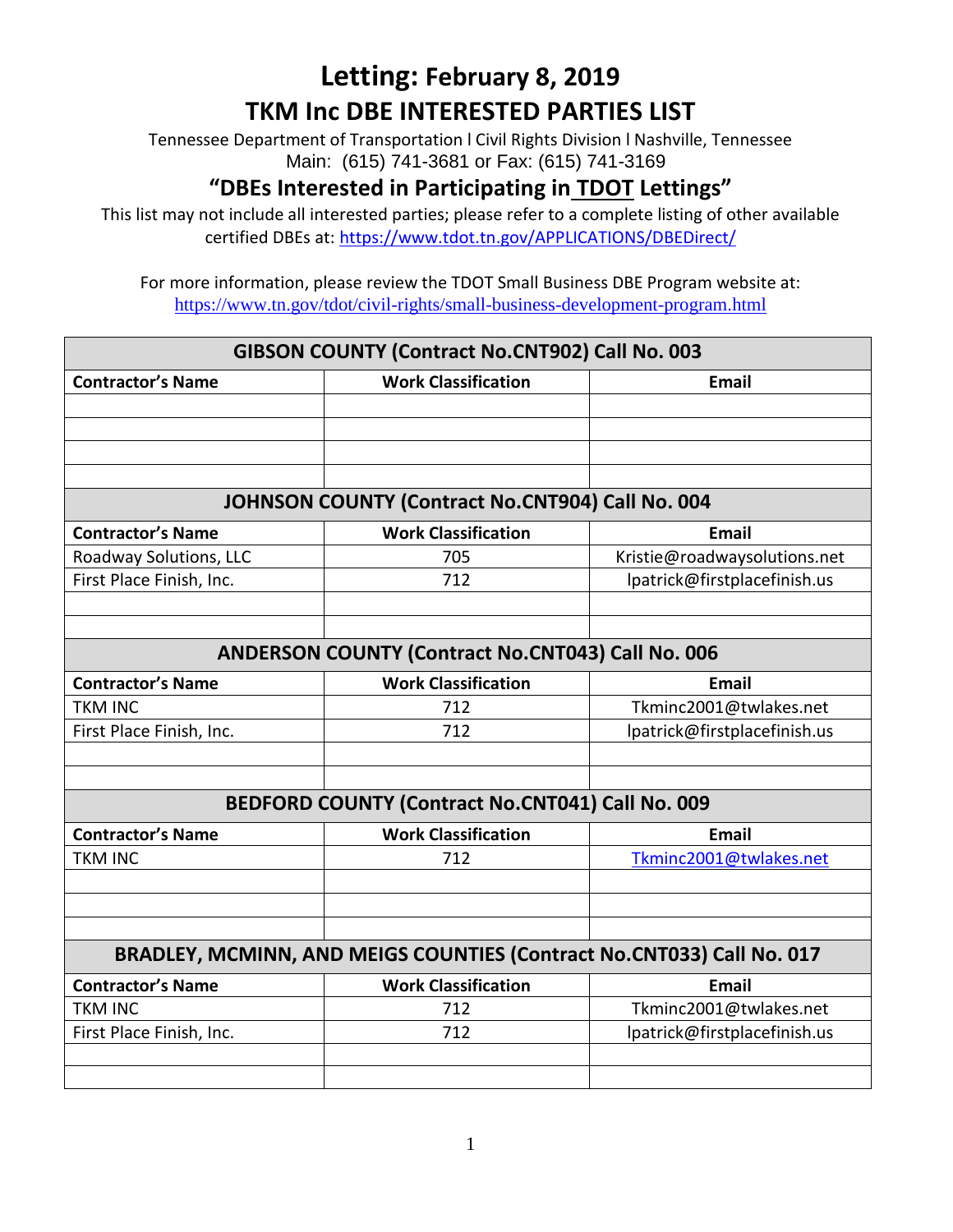Tennessee Department of Transportation l Civil Rights Division l Nashville, Tennessee Main: (615) 741-3681 or Fax: (615) 741-3169

### **"DBEs Interested in Participating in TDOT Lettings"**

This list may not include all interested parties; please refer to a complete listing of other available certified DBEs at:<https://www.tdot.tn.gov/APPLICATIONS/DBEDirect/>

| <b>CARROLL AND HENDERSON COUNTIES (Contract No.CNT061) Call No. 018</b> |                                                             |                              |
|-------------------------------------------------------------------------|-------------------------------------------------------------|------------------------------|
| <b>Contractor's Name</b>                                                | <b>Work Classification</b>                                  | <b>Email</b>                 |
| <b>TKM INC</b>                                                          | 712                                                         | Tkminc2001@twlakes.net       |
|                                                                         |                                                             |                              |
|                                                                         |                                                             |                              |
|                                                                         |                                                             |                              |
|                                                                         | <b>CLAIBORNE COUNTY (Contract No.CNT035) Call No. 020</b>   |                              |
| <b>Contractor's Name</b>                                                | <b>Work Classification</b>                                  | <b>Email</b>                 |
| <b>TKM INC</b>                                                          | 712                                                         | Tkminc2001@twlakes.net       |
| Roadway Solutions, LLC                                                  | 705                                                         | Kristie@roadwaysolutions.net |
| First Place Finish, Inc.                                                | 712                                                         | lpatrick@firstplacefinish.us |
|                                                                         |                                                             |                              |
|                                                                         | CLAY AND OVERTON COUNTIES (Contract No.CNT026) Call No. 022 |                              |
| <b>Contractor's Name</b>                                                | <b>Work Classification</b>                                  | <b>Email</b>                 |
| <b>TKM INC</b>                                                          | 712                                                         | Tkminc2001@twlakes.net       |
| First Place Finish, Inc.                                                | 712                                                         | lpatrick@firstplacefinish.us |
|                                                                         |                                                             |                              |
|                                                                         |                                                             |                              |
|                                                                         | DAVIDSON COUNTY (Contract No.CNT060) Call No. 023           |                              |
| <b>Contractor's Name</b>                                                | <b>Work Classification</b>                                  | <b>Email</b>                 |
| <b>TKM INC</b>                                                          | 712                                                         | Tkminc2001@twlakes.net       |
|                                                                         |                                                             |                              |
|                                                                         |                                                             |                              |
|                                                                         |                                                             |                              |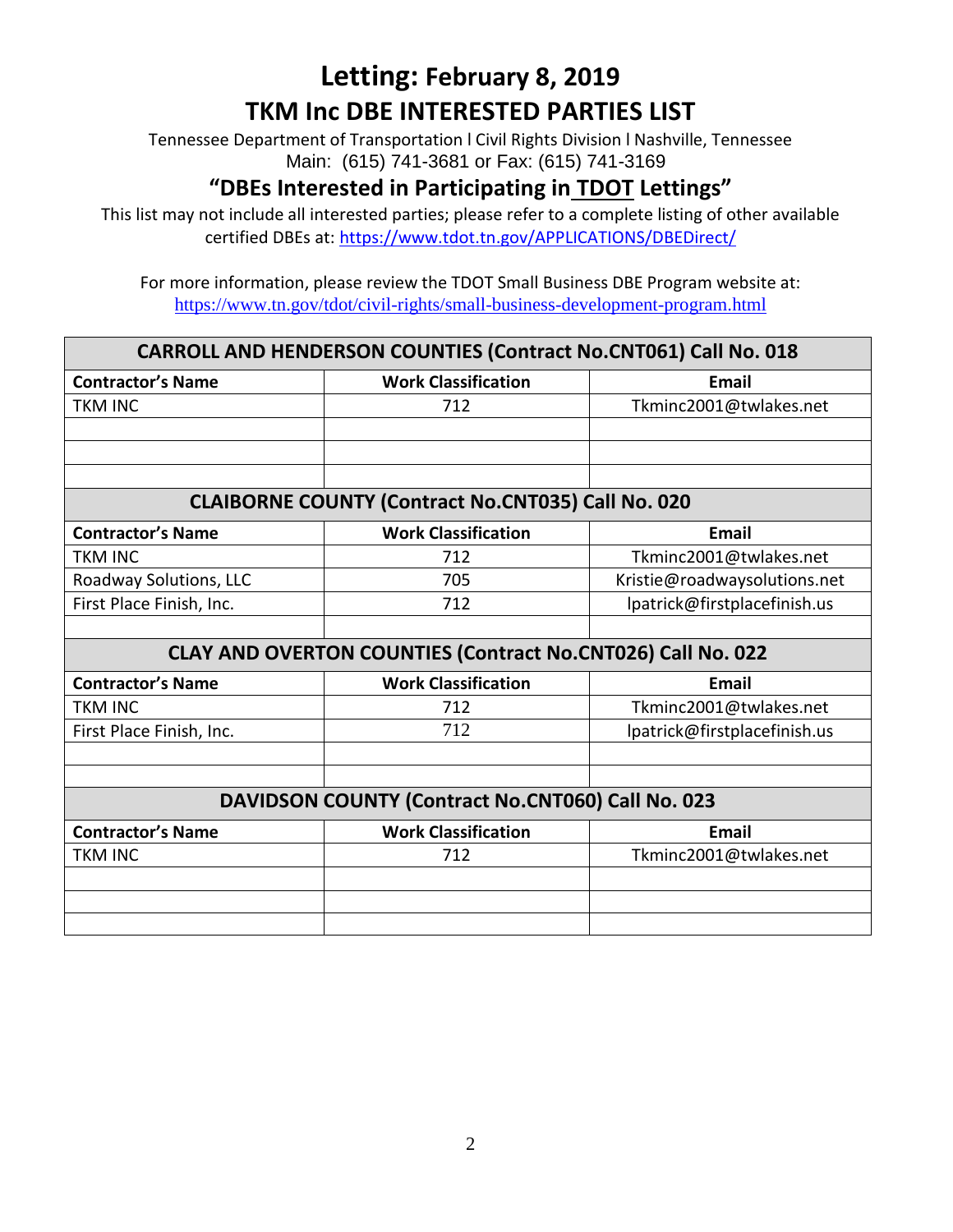Tennessee Department of Transportation l Civil Rights Division l Nashville, Tennessee Main: (615) 741-3681 or Fax: (615) 741-3169

### **"DBEs Interested in Participating in TDOT Lettings"**

This list may not include all interested parties; please refer to a complete listing of other available certified DBEs at:<https://www.tdot.tn.gov/APPLICATIONS/DBEDirect/>

| DEKALB AND WHITE COUNTIES (Contract No.CNT024) Call No. 025 |                                                          |                              |  |
|-------------------------------------------------------------|----------------------------------------------------------|------------------------------|--|
| <b>Contractor's Name</b>                                    | <b>Work Classification</b>                               | <b>Email</b>                 |  |
| <b>TKM INC</b>                                              | 712                                                      | Tkminc2001@twlakes.net       |  |
| First Place Finish, Inc.                                    | 712                                                      | lpatrick@firstplacefinish.us |  |
|                                                             |                                                          |                              |  |
|                                                             |                                                          |                              |  |
| DICKSON COUNTY (Contract No.CNT057) Call No. 026            |                                                          |                              |  |
| <b>Contractor's Name</b>                                    | <b>Work Classification</b>                               | <b>Email</b>                 |  |
| <b>TKM INC</b>                                              | 712                                                      | Tkminc2001@twlakes.net       |  |
|                                                             |                                                          |                              |  |
|                                                             |                                                          |                              |  |
|                                                             |                                                          |                              |  |
| FENTRESS COUNTY (Contract No.CNT028) Call No. 028           |                                                          |                              |  |
| <b>Contractor's Name</b>                                    | <b>Work Classification</b>                               | <b>Email</b>                 |  |
| <b>TKM INC</b>                                              | 712                                                      | Tkminc2001@twlakes           |  |
| First Place Finish, Inc.                                    | 712                                                      | lpatrick@firstplacefinish.us |  |
|                                                             |                                                          |                              |  |
|                                                             |                                                          |                              |  |
| GILES COUNTY (Contract No.CNT037) Call No. 029              |                                                          |                              |  |
| <b>Contractor's Name</b>                                    | <b>Work Classification</b>                               | <b>Email</b>                 |  |
| <b>TKM INC</b>                                              | 712                                                      | Tkminc2001@twlakes.net       |  |
|                                                             |                                                          |                              |  |
|                                                             |                                                          |                              |  |
|                                                             |                                                          |                              |  |
|                                                             | <b>GRAINGER COUNTY (Contract No.CNT040) Call No. 031</b> |                              |  |
| <b>Contractor's Name</b>                                    | <b>Work Classification</b>                               |                              |  |
| <b>TKM INC</b>                                              | 712                                                      | Tkminc2001@twlakes.net       |  |
| Road Runner Highway Signs                                   | 713                                                      | joe@rrhsllc.com              |  |
| Roadway Solutions, LLC                                      | 705                                                      | Kristie@roadwaysolutions.net |  |
| First Place Finish, Inc.                                    | 712,713                                                  | lpatrick@firstplacefinish.us |  |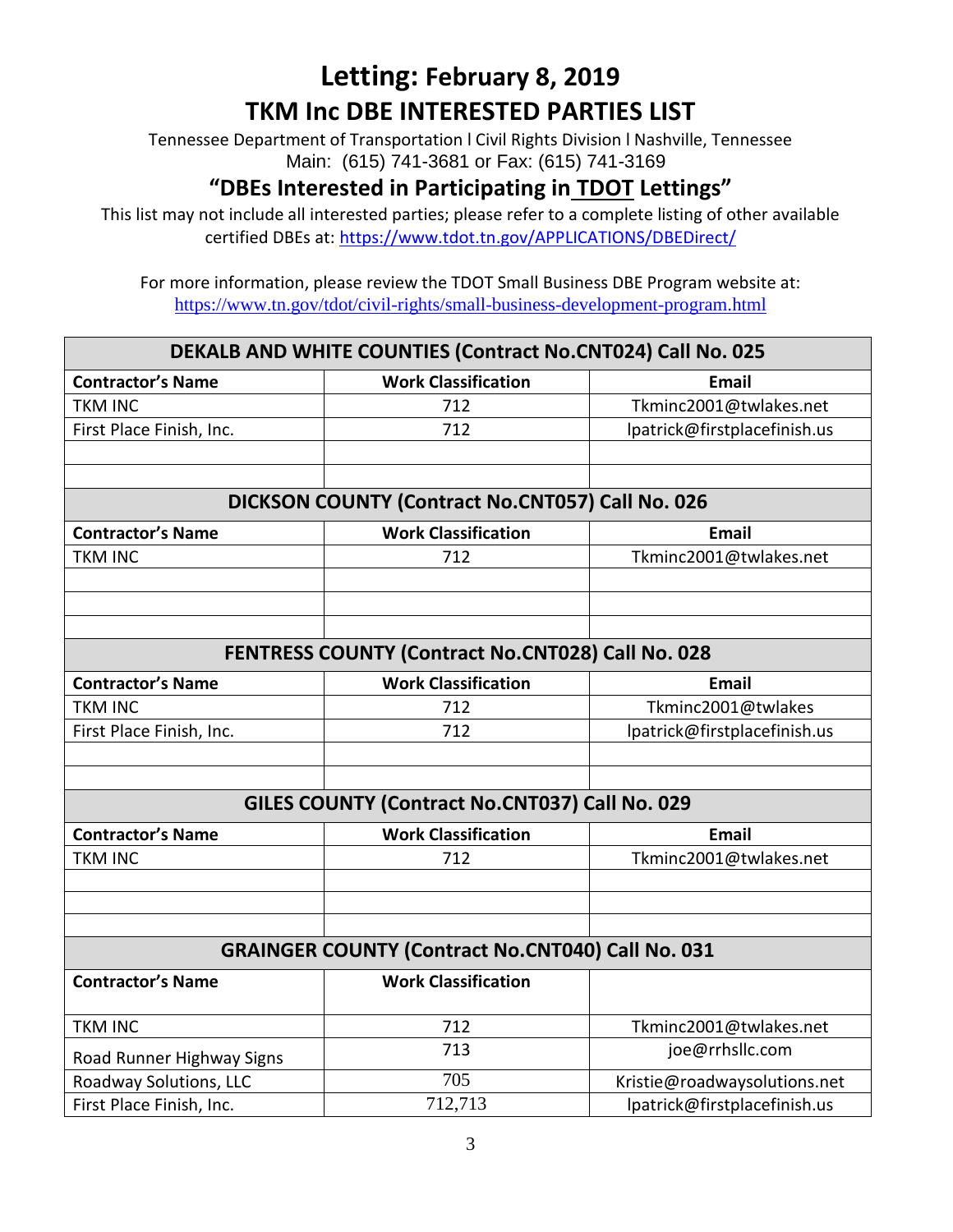Tennessee Department of Transportation l Civil Rights Division l Nashville, Tennessee Main: (615) 741-3681 or Fax: (615) 741-3169

### **"DBEs Interested in Participating in TDOT Lettings"**

This list may not include all interested parties; please refer to a complete listing of other available certified DBEs at:<https://www.tdot.tn.gov/APPLICATIONS/DBEDirect/>

| HARDEMAN COUNTY (Contract No.CNT063) Call No. 032                     |                                                               |                        |
|-----------------------------------------------------------------------|---------------------------------------------------------------|------------------------|
| <b>Contractor's Name</b>                                              | <b>Work Classification</b>                                    | <b>Email</b>           |
| <b>TKM INC</b>                                                        | 712                                                           | Tkminc2001@twlakes.net |
|                                                                       |                                                               |                        |
|                                                                       |                                                               |                        |
|                                                                       |                                                               |                        |
|                                                                       | <b>HENDERSON COUNTY (Contract No.CNT064) Call No. 033</b>     |                        |
| <b>Contractor's Name</b>                                              | <b>Work Classification</b>                                    | <b>Email</b>           |
| <b>TKM INC</b>                                                        | 712                                                           | Tkminc2001@twlakes.net |
|                                                                       |                                                               |                        |
|                                                                       |                                                               |                        |
|                                                                       |                                                               |                        |
| <b>HOUSTON AND STEWART COUNTIES (Contract No.CNT039) Call No. 034</b> |                                                               |                        |
| <b>Contractor's Name</b>                                              | <b>Work Classification</b>                                    | <b>Email</b>           |
| <b>TKM INC</b>                                                        | 712                                                           | Tkminc2001@twlakes.net |
|                                                                       |                                                               |                        |
|                                                                       |                                                               |                        |
|                                                                       |                                                               |                        |
| HUMPHREYS COUNTY (Contract No.CNT007) Call No. 035                    |                                                               |                        |
| <b>Contractor's Name</b>                                              | <b>Work Classification</b>                                    | <b>Email</b>           |
| <b>TKM INC</b>                                                        | 712                                                           | Tkminc2001@twlakes.net |
| Road Runner Highway Signs                                             | 713                                                           | joe@rrhsllc.com        |
|                                                                       |                                                               |                        |
|                                                                       |                                                               |                        |
|                                                                       | JACKSON AND PUTNAM COUNTIES (Contract No.CNT029) Call No. 036 |                        |
| <b>Contractor's Name</b>                                              | <b>Work Classification</b>                                    | <b>Email</b>           |
| <b>TKM INC</b>                                                        | 712                                                           | Tkminc2001@twlakes.net |
|                                                                       |                                                               |                        |
|                                                                       |                                                               |                        |
|                                                                       |                                                               |                        |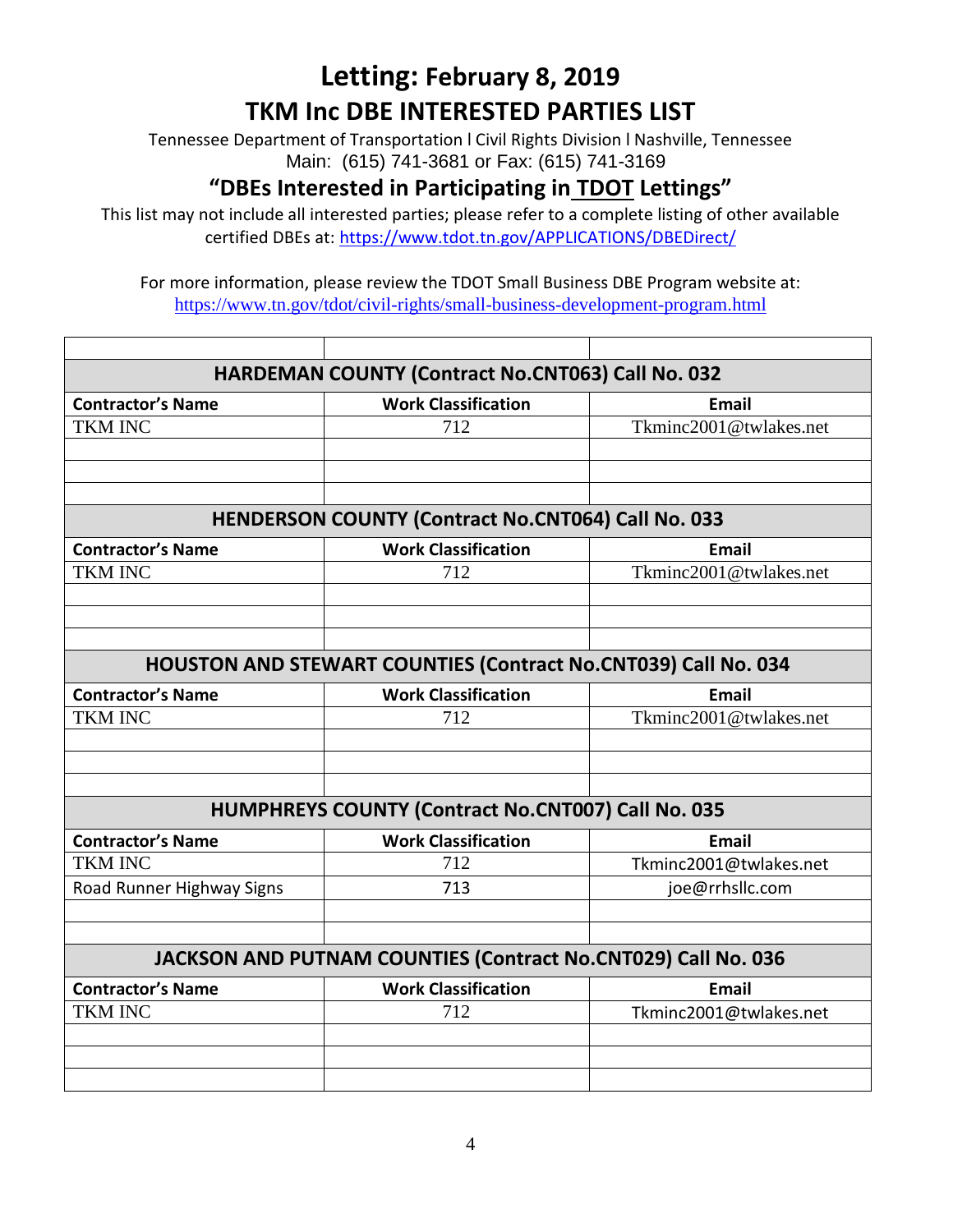Tennessee Department of Transportation l Civil Rights Division l Nashville, Tennessee Main: (615) 741-3681 or Fax: (615) 741-3169

### **"DBEs Interested in Participating in TDOT Lettings"**

This list may not include all interested parties; please refer to a complete listing of other available certified DBEs at:<https://www.tdot.tn.gov/APPLICATIONS/DBEDirect/>

| LAWRENCE COUNTY (Contract No.CNT058) Call No. 037      |                                                             |                              |
|--------------------------------------------------------|-------------------------------------------------------------|------------------------------|
| <b>Contractor's Name</b>                               | <b>Work Classification</b>                                  | <b>Email</b>                 |
| <b>TKM INC</b>                                         | 712                                                         | Tkminc2001@twlakes.net       |
|                                                        |                                                             |                              |
|                                                        |                                                             |                              |
|                                                        |                                                             |                              |
|                                                        | <b>MACON COUNTY (Contract No.CNT077) Call No. 038</b>       |                              |
| <b>Contractor's Name</b>                               | <b>Work Classification</b>                                  | <b>Email</b>                 |
| <b>TKM INC</b>                                         | 712                                                         | Tkminc2001@twlakes.net       |
| Road Runner Highway Signs                              | 713                                                         | joe@rrhsllc.com              |
| First Place Finish, Inc.                               | 712,713                                                     | lpatrick@firstplacefinish.us |
|                                                        |                                                             |                              |
| <b>MCMINN COUNTY (Contract No.CNT027) Call No. 040</b> |                                                             |                              |
| <b>Contractor's Name</b>                               | <b>Work Classification</b>                                  | <b>Email</b>                 |
| <b>TKM INC</b>                                         | 712                                                         | Tkminc2001@twlakes.net       |
| First Place Finish, Inc.                               | 712,713                                                     | lpatrick@firstplacefinish.us |
|                                                        |                                                             |                              |
|                                                        |                                                             |                              |
|                                                        | PUTNAM AND WHITE COUNTIES (Contract No.CNT034) Call No. 043 |                              |
| <b>Contractor's Name</b>                               | <b>Work Classification</b>                                  | <b>Email</b>                 |
| <b>TKM INC</b>                                         | 712                                                         | Tkminc2001@twlakes.net       |
| First Place Finish, Inc.                               | 712                                                         | lpatrick@firstplacefinish.us |
|                                                        |                                                             |                              |
|                                                        |                                                             |                              |
|                                                        | RHEA COUNTY (Contract No.CNT075) Call No. 044               |                              |
| <b>Contractor's Name</b>                               | <b>Work Classification</b>                                  | <b>Email</b>                 |
| <b>TKM INC</b>                                         | 712                                                         | Tkminc2001@twlakes.net       |
| Road Runner Highway Signs                              | 713                                                         | joe@rrhsllc.com              |
| Roadway Solutions, LLC                                 | 705                                                         | Kristie@roadwaysolutions.net |
| First Place Finish, Inc.                               | 713                                                         | lpatrick@firstplacefinish.us |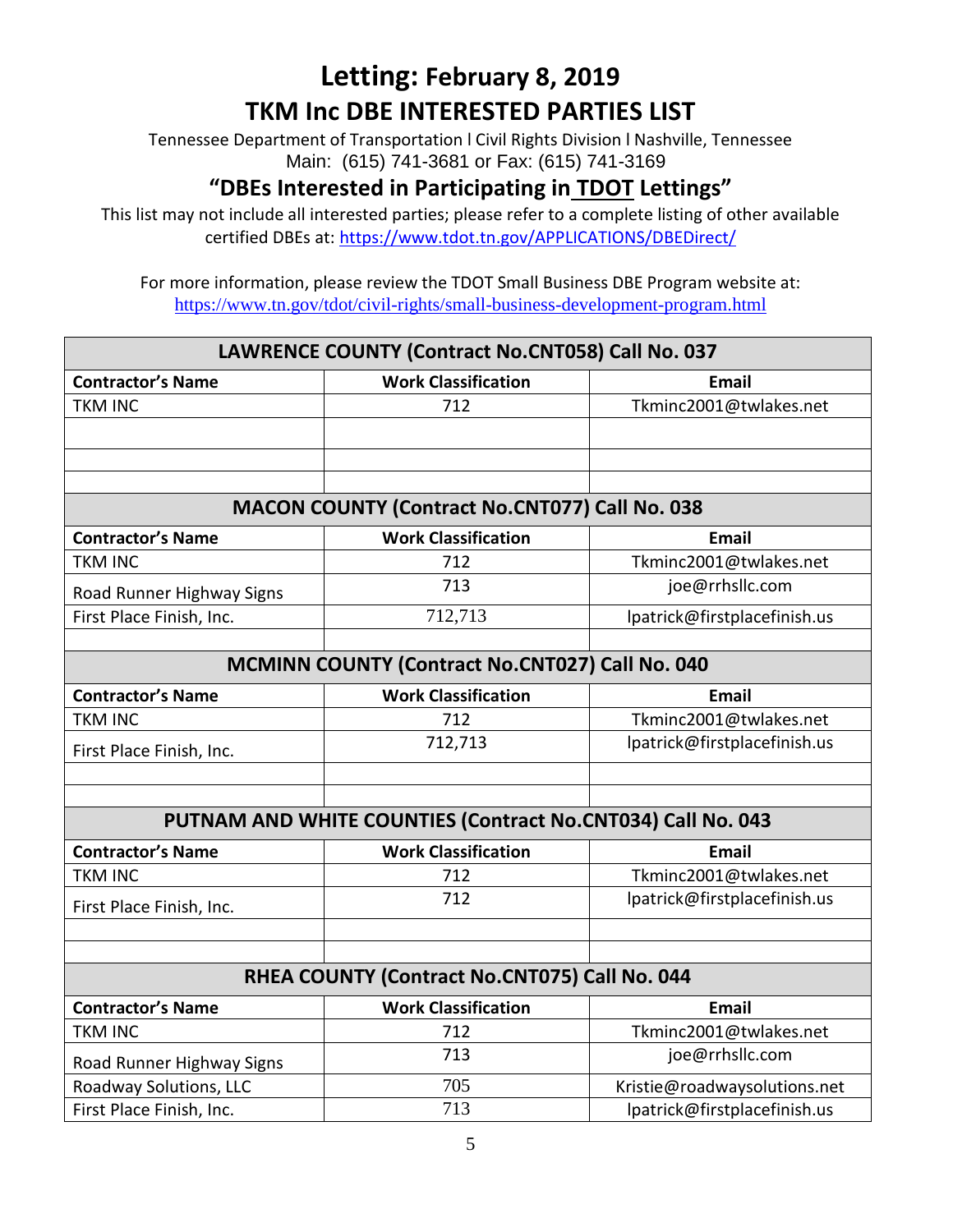Tennessee Department of Transportation l Civil Rights Division l Nashville, Tennessee Main: (615) 741-3681 or Fax: (615) 741-3169

### **"DBEs Interested in Participating in TDOT Lettings"**

This list may not include all interested parties; please refer to a complete listing of other available certified DBEs at:<https://www.tdot.tn.gov/APPLICATIONS/DBEDirect/>

| SEVIER COUNTY (Contract No.CNT032) Call No. 045 |                                                          |                              |
|-------------------------------------------------|----------------------------------------------------------|------------------------------|
| <b>Contractor's Name</b>                        | <b>Work Classification</b>                               | <b>Email</b>                 |
| <b>TKM INC</b>                                  | 712                                                      | Tkminc2001@twlakes.net       |
| First Place Finish, Inc.                        | 712                                                      | lpatrick@firstplacefinish.us |
|                                                 |                                                          |                              |
|                                                 |                                                          |                              |
|                                                 | <b>SULLIVAN COUNTY (Contract No.CNT069) Call No. 047</b> |                              |
| <b>Contractor's Name</b>                        | <b>Work Classification</b>                               | <b>Email</b>                 |
| <b>TKM INC</b>                                  | 712                                                      | Tkminc2001@twlakes.net       |
| Roadway Solutions, LLC                          | 705                                                      | Kristie@roadwaysolutions.net |
| First Place Finish, Inc.                        | 712                                                      | lpatrick@firstplacefinish.us |
|                                                 |                                                          |                              |
|                                                 | TIPTON COUNTY (Contract No.CNT076) Call No. 049          |                              |
| <b>Contractor's Name</b>                        | <b>Work Classification</b>                               | <b>Email</b>                 |
| <b>TKM INC</b>                                  | 712                                                      | Tkminc2001@twlakes           |
| Road Runner Highway Signs                       | 713                                                      | joe@rrhsllc.com              |
|                                                 |                                                          |                              |
|                                                 | <b>WAYNE COUNTY (Contract No.CNT059) Call No. 051</b>    |                              |
| <b>Contractor's Name</b>                        | <b>Work Classification</b>                               | <b>Email</b>                 |
| <b>TKM INC</b>                                  | 712                                                      | Tkminc2001@twlakes.net       |
|                                                 |                                                          |                              |
|                                                 |                                                          |                              |
|                                                 |                                                          |                              |
|                                                 | <b>WEAKLEY COUNTY (Contract No.CNT056) Call No. 052</b>  |                              |
| <b>Contractor's Name</b>                        | <b>Work Classification</b>                               | <b>Email</b>                 |
| <b>TKM INC</b>                                  | 712                                                      | Tkminc2001@twlakes.net       |
|                                                 |                                                          |                              |
|                                                 |                                                          |                              |
|                                                 |                                                          |                              |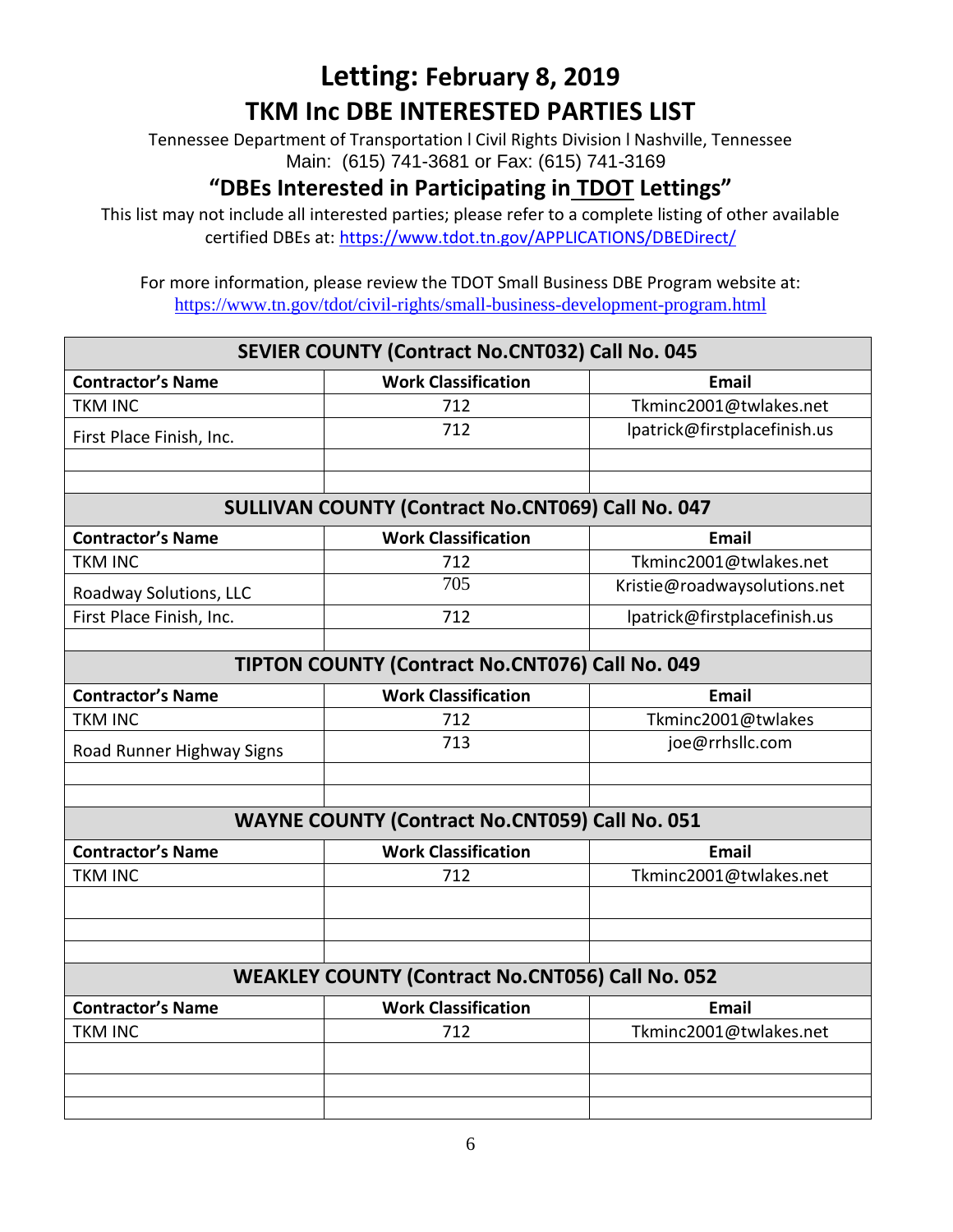Tennessee Department of Transportation l Civil Rights Division l Nashville, Tennessee Main: (615) 741-3681 or Fax: (615) 741-3169

#### **"DBEs Interested in Participating in TDOT Lettings"**

This list may not include all interested parties; please refer to a complete listing of other available certified DBEs at:<https://www.tdot.tn.gov/APPLICATIONS/DBEDirect/>

For more information, please review the TDOT Small Business DBE Program website at: <https://www.tn.gov/tdot/civil-rights/small-business-development-program.html>

#### **WILSON COUNTY (Contract No.CNT078) Call No. 054**

| <b>Contractor's Name</b>  | <b>Work Classification</b>                       | Email                  |
|---------------------------|--------------------------------------------------|------------------------|
| <b>TKM INC</b>            | 712                                              | Tkminc2001@twlakes.net |
| Road Runner Highway Signs | 713                                              | joe@rrhsllc.com        |
|                           |                                                  |                        |
|                           |                                                  |                        |
|                           | JACKSON COUNTY (Contract No.CNT031) Call No. 055 |                        |
| <b>Contractor's Name</b>  | <b>Work Classification</b>                       | <b>Email</b>           |
| <b>TKM INC</b>            | 712                                              | Tkminc2001@twlakes.net |
|                           |                                                  |                        |
|                           |                                                  |                        |
|                           |                                                  |                        |